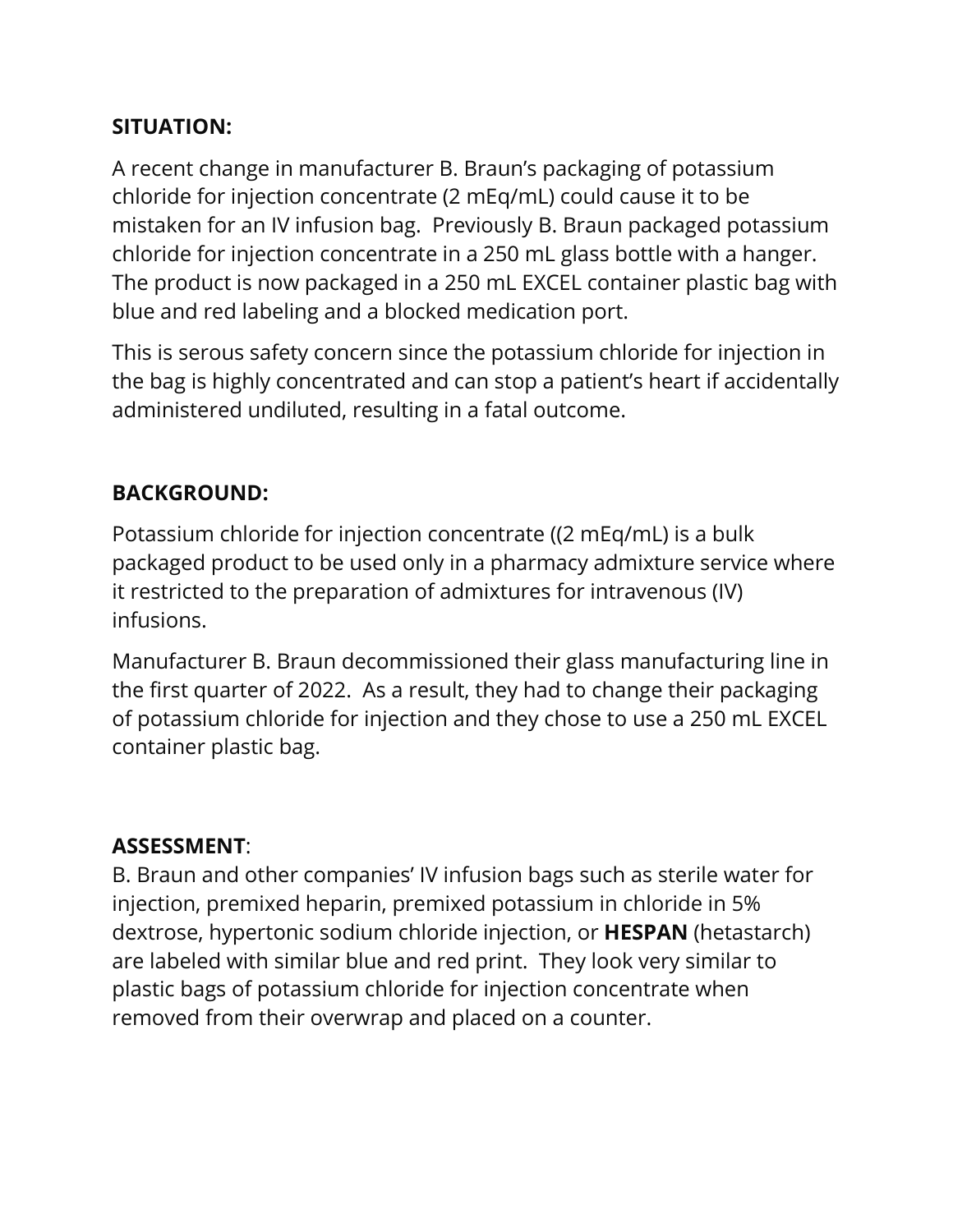## **RECOMMENDATION**:

If you elect to use the new potassium chloride for injection concentrate plastic bag containers instead of potassium chloride for injection concentrate vials in your IV admixture area, it is crucial to ensure that proper steps are taken to eliminate any confusion and prevent a fatal medication error.

**#1**. **Ensure that only the pharmacy can purchase, store, and utilize this product.**

Pharmacy must have processes in place to ensure the product is **never** distributed to any area outside of the pharmacy.

- a. Central supply and materials management staff, as well as clinics and other outpatient locations, should be prohibited from purchasing this product from wholesalers or other sources.
- b. The manufacturer has labeled the shipping case, "Pharmacy Bulk Package. For Pharmacy Use Only."
- **#2. After purchase and upon receipt of the potassium chloride for injection concentrate bags, pharmacy staff should** 
	- a. immediately open the case and affix large, bold, auxiliary warning labels to the overwrap on both sides of all bags. While the manufacturer is currently including an auxiliary warning label to be affixed by staff, we recommend that pharmacy create additional labels so that warnings can be applied to both sides of the container.
	- b. store all bags in their overwrap in the original open case and affix a warning to the case that states, "**For Pharmacy use ONLY**—Contains potassium chloride for injection concentrate."
	- c. when ready to use, remove the overwrap and affix warning labels to both sides of the bag.
- **#3**. **Proper barcode scanning is imperative when using this product** to prepare compounded sterile preparations (CSPs).
	- a. If the white barcodes on these infusion bags are difficult to scan, placing the bag over a dark background may help.
	- b. Establish an independent double check when the barcode will